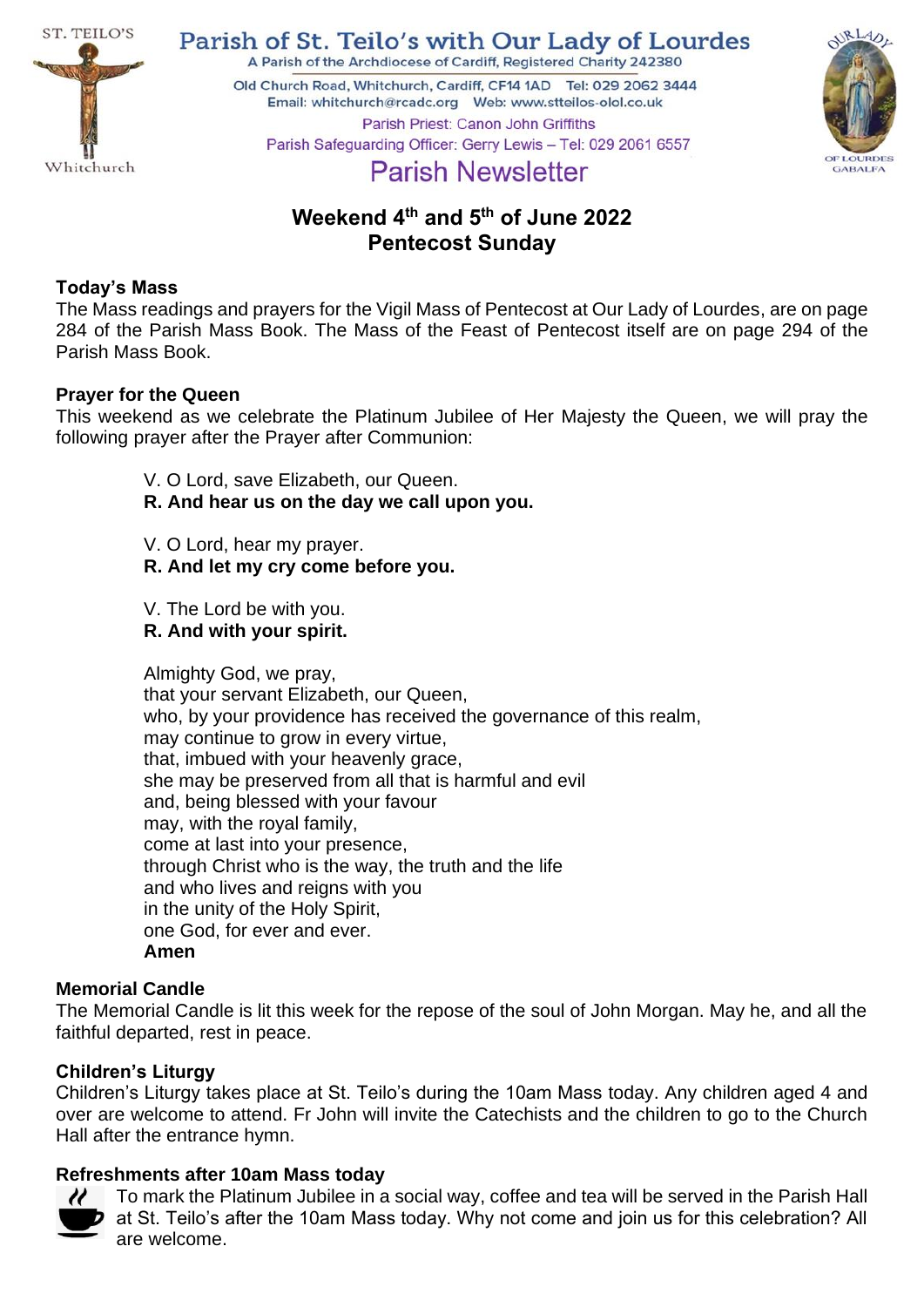# **Charismatic Prayer Group**

This Tuesday evening, June  $7<sup>th</sup>$ , at 7pm we are starting a Charismatic Prayer Group in the parish. The group will meet fortnightly in the Parish Hall at St. Teilo's. Please come along and share prayer and praise with other members of the parish community and beyond. To aid the formation of the new prayer group, Fr. John has arranged for Adrian Bold, Chair of the Archdiocesan Service Team for Catholic Charismatic Renewal, to lead the prayer and bring his leadership experience and skills in leading praise and worship to help the parish group develop.

#### **Clothes donations for the SVP**

The Parish St. Vincent De Paul (SVP) Conference is continuing its monthly collection of clothing, household items and children's toys for the SVP Charity Shop. Clean, good quality items are welcome. Donations may be left outside the confessionals at the rear of St. Teilo's next weekend, June 12<sup>th</sup>, and on the weekend of the Second Sunday of each month. Please ensure that donations are brought to the Church only on the specified Sundays, as we do not want the Church to become cluttered during the week. *Thank you from the parish SVP.*

#### **No Adoration this week**

Due to the funeral of Mr. Cyril Bernard, there will be no Adoration this Friday.

#### **Baptism**

Next Saturday at St. Teilo's at 12.30pm, Fr. John will celebrate the Baptism of Nancy Evelyn Schofield. We welcome Nancy into the community and pray for her family and godparents as they commit themselves to supporting Nancy in her developing faith.

#### **Faith Development – FORMED**

One of the key themes which emerged from the Parish Synodal process, which was reflected in the final report, is the theme of Spiritual Formation. In the light of this focus the parish has invested in a subscription to FORMED.

FORMED is an online platform filled with over 4,000 Catholic studies, movies, audio dramas, talks, e-books, and even cartoons for children. It provides material that is professionally produced, engaging and solid in its catechism. Each of our parishioners now has access to all of these resources free to them due to the parish subscription. This should help to support your own faith journey and that of your family members. It is likely in future months that we will use FORMED material as part of parish formation sessions, but you are able to access all the resources at any time and anywhere, when you have internet access.

To gain access to all of FORMED's content, follow these three simple steps:

- Go to<https://signup.formed.org/>
- Enter our parish's Postcode CF14 1AD
- Enter your name and your email address

You should only need to do this once on each webbrowser you are using as FORMED stores the data on your computer.

You can also access FORMED content on a tablet and/or smart phone (iPad/iPhone and Android), by searching 'FORMED Catholic' in your app store, downloading the app and following the instructions which are similar to those above.

Why not explore the range of resources? If you want to share any with your fellow parishioners which you particularly enjoy or from which you feel you have benefitted, please drop an email to the parish address [\(whitchurch@rcadc.org\)](mailto:whitchurch@rcadc.org) and we will highlight them in future newsletters.

#### **Missio – APF Red Box**

If your Red Box has not been collected/empted within the last 2 months and you would like it done, please contact Peter Jones on 07594693054. The summer issue of the Missio magazine is now available at the back of the Church. Should anyone wish to have one delivered, please let Peter know.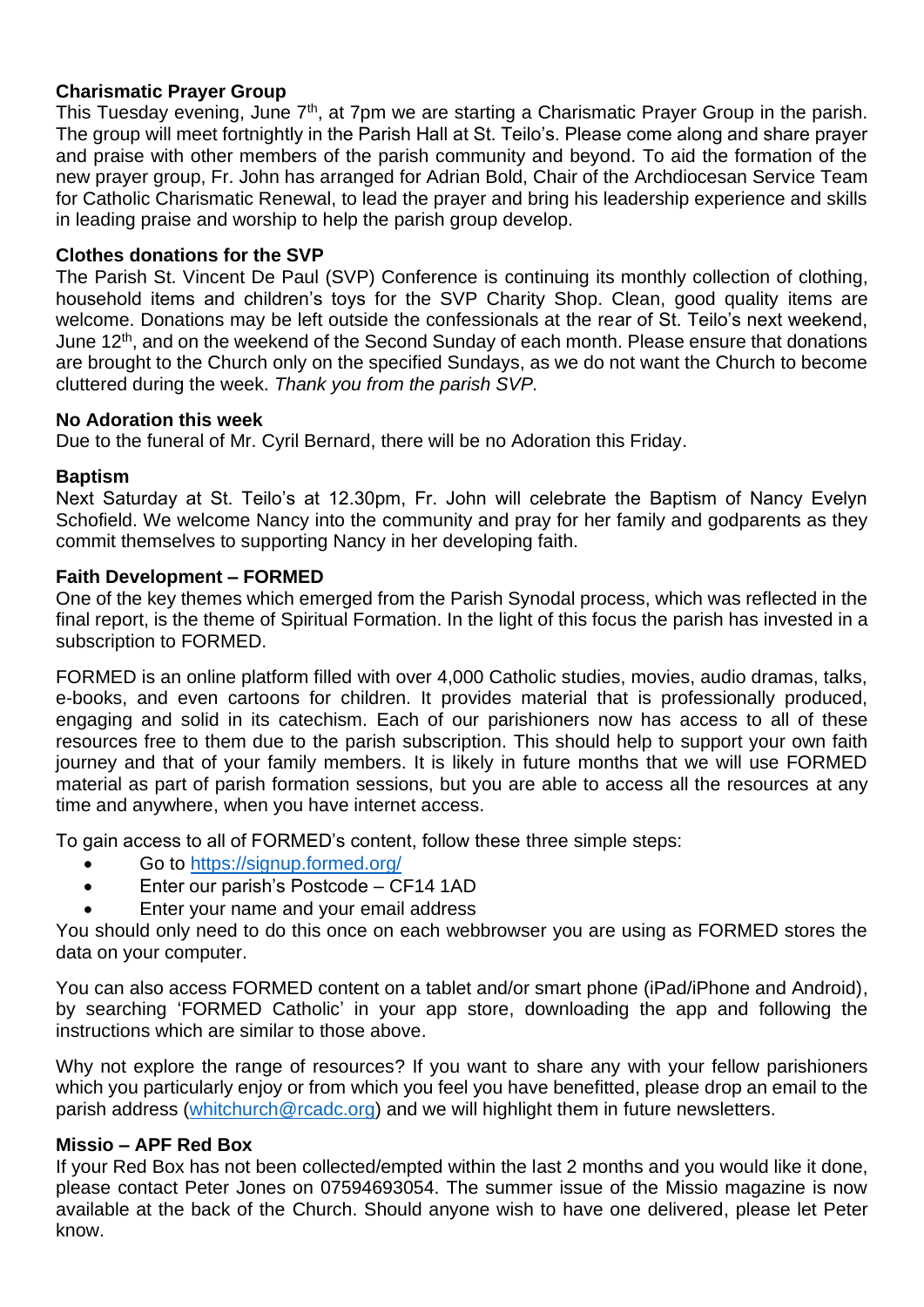# **The Church's Social Outreach**

At all the Masses last weekend, Fr. John outlined some of the ways the parish can respond to the Christian vocation to reach out and share the Good News of the Gospel, not just in words but in our actions of Christian Service. Pope Francis reminds us that "Love and charity, are service, helping others, serving others… When you forget yourself and think of others, this is love! With the washing of the feet, the Lord teaches us to be servants, and above all, servants as He was a servant to us, for every one of us." Papal Audience March 12<sup>th</sup>, 2016. If you were not around last weekend or did not have a chance to sign on to volunteer to contribute to the Social Outreach of the parish, please add your names and contact number to the lists at the back of the Church or email [whitchurch@rcadc.org](mailto:whitchurch@rcadc.org) 

#### **Knitting squares for a blanket**

One of the items of outreach which was discussed last weekend was knitting woollen squares for a blanket. A number of parishioners have mentioned that they have wool and needles that have been bequeathed to them by deceased relatives and friends, but do not have the skills to knit themselves. If you have any such items at home, please bring them and leave them at the back of the Church.

Any housebound parishioners who are knitters are also invited to take part in this activity from home. Please let us know if you are taking part by emailing the parish [whitchurch@rcadc.org](mailto:whitchurch@rcadc.org) or by posting a note to the presbytery.

#### **Parish Council**

The approved minutes of the April meeting of the Parish Council are now available. They can be found on the Parish Website – [https://stteilos-olol.co.uk/wp-content/uploads/2022/05/Parish-](https://stteilos-olol.co.uk/wp-content/uploads/2022/05/Parish-Council-Minutes-220404.pdf)[Council-Minutes-220404.pdf.](https://stteilos-olol.co.uk/wp-content/uploads/2022/05/Parish-Council-Minutes-220404.pdf) A hard copy of the Minutes are available at the back of the Church for anyone who wishes to read them on paper.

Any suggestions for topics you would like to see the Parish Council address can be emailed to [whitchurch@rcadc.org](mailto:whitchurch@rcadc.org) or placed into the Suggestions Box at the back of both churches.

#### **Archdiocesan Synodal Report**

The Parish Council asked for a number of copies of the Archdiocesan Synodal Report to be printed for those who can't access it on the web. 25 copies have been printed and are available at the back of St. Teilo's. More can be printed if needed. Web users can access the report here – [https://stteilos](https://stteilos-olol.co.uk/wp-content/uploads/2022/04/Archdiocese-of-Cardiff-Synodal-Report-220402.pdf)[olol.co.uk/wp-content/uploads/2022/04/Archdiocese-of-Cardiff-Synodal-Report-220402.pdf.](https://stteilos-olol.co.uk/wp-content/uploads/2022/04/Archdiocese-of-Cardiff-Synodal-Report-220402.pdf)

#### **Christ the King Primary School – Nursery Applications for January 2023**

For parents of children born between 01/09/2019 and 31/03/2020. The application system opens on Monday, June 6th and closes on Monday, July 4th for children starting nursery in January 2023.

Applications will be available on the school website under the Key Information tab and then under Admissions:<https://www.christthekingcathprm.co.uk/admissions/> . If you would prefer, the school can post an application to you. Please contact the school office at [christthekingprm@cardiff.gov.uk](mailto:christthekingprm@cardiff.gov.uk) to request a hard copy.

#### **Rest in Peace**



In your mercy, please pray for the repose of the souls of those who have died recently. We remember George Smith, Cyril Bernard and John Massey. Mr. Smith's Funeral Service will take place at St. Teilo's on Thursday, June 9<sup>th</sup> at 11am followed by internment at Thornhill. Mr. Bernard's Funeral Service will take place at the Wenallt

Chapel, Thornhill on Friday, June 10<sup>th</sup> at 11.45am. Mr. Massey, a long-standing parishioner, died earlier this week. Funeral details will be announced as soon as they are arranged. Please also pray for the repose of the souls of those whose anniversaries occur at this time: Canon James Mulvihill, Father William Boxall, Margaret Robjohn, Bridget Murphy, Albert Sitfall, Bill McCarthy, Robert Clarkson, Henry Anderson, Mary Mahoney, Marguerite Sullivan, Patricia O'Shea, Ray Phipps, Adele Davies, Herbert Willis, Cecilia James, Clive Evans, Molly Moreton, Rachel Day, Mary Coughlin, John Wright, Eileen Carey, Dennis Lucey, Thomas Reynolds, Winifred Halpin, Margaret White, Mary Smart, Cornelius O'Connor, Mary Thomas, Joseph Baldaccino, Catherine (Kate) Vaughan, Gerald Lawrence, Jean Callaghan, Julia (Sheila) Lewis and Gregory Dimeo.